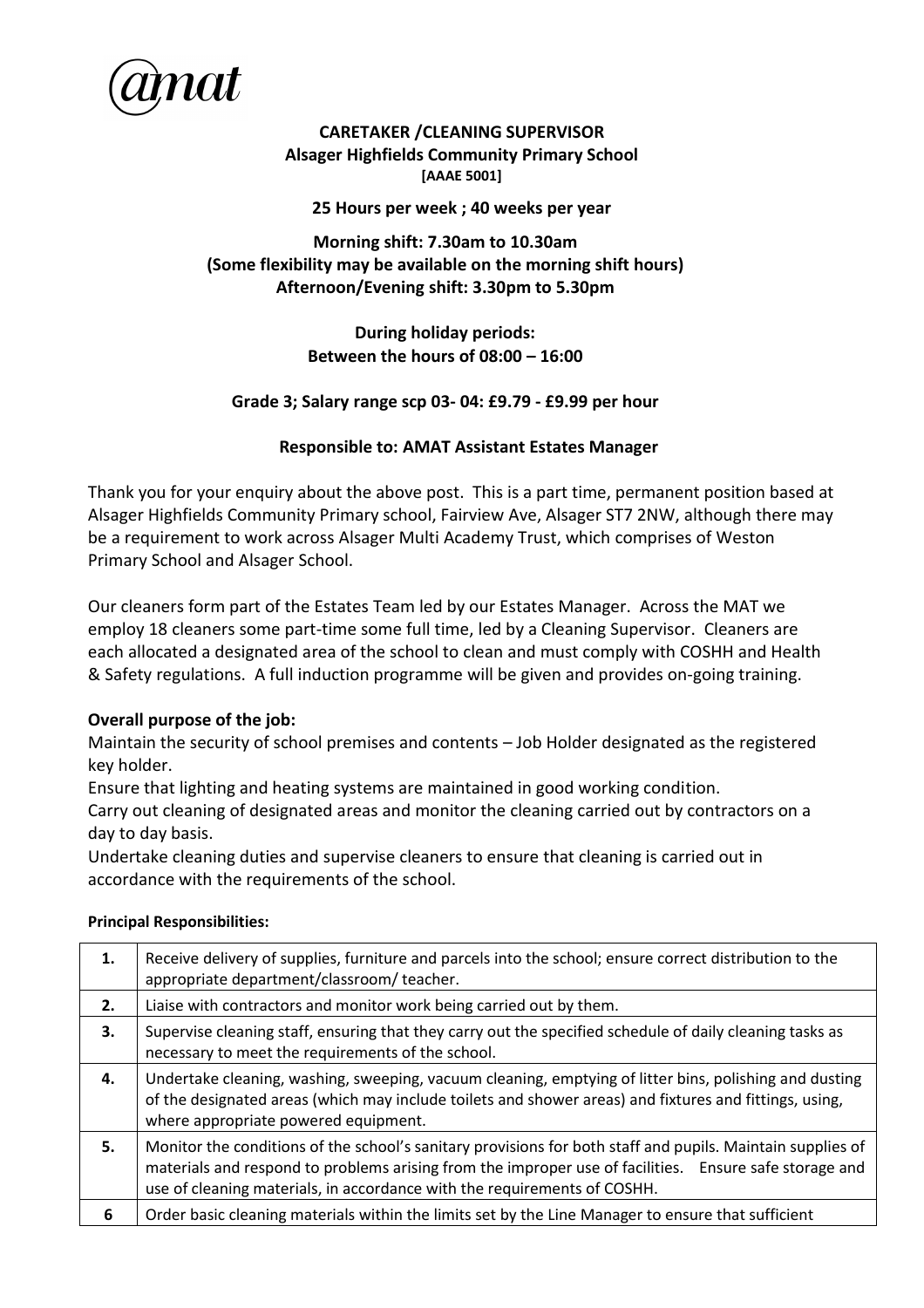|    | supplies are kept on site to carry out the required cleaning tasks.                                                                                                                                        |
|----|------------------------------------------------------------------------------------------------------------------------------------------------------------------------------------------------------------|
| 7. | Check the heating installation daily during the heating season and ensure sufficient fuel supplies are<br>maintained. Monitor and ensure the most economic use of water, gas, oil and electricity.         |
| 8. | Undertake general fire precautions and security tasks at the school; unlocking and locking the school<br>premises, setting and disarming security and fire alarm systems and other security measures, etc. |

Notwithstanding the detail in this outline, in accordance with the School's flexibility policy the Job-holder will undertake such work as may be determined by the Headteacher from time to time, up to or at a level consistent with the Principal Responsibilities of the job.

## **In conclusion:**

Alsager MAT requires high standards from all employees. Staff work in supportive teams and the School is a rewarding, place to work. Alsager MAT is an equal opportunities employer and we are committed to safeguarding and promoting the welfare of children and young people. We expect all staff and volunteers to share this commitment.

## **How do I apply?**

If having read this information, you find the post appealing, we would like to hear from you. Application is by completion of the School's two-part Application Form. CV's will not be accepted. Please also remember to complete the Rehabilitation of Offenders Statement and Equal Opportunities Questionnaire.

It is important that your supporting statement should give comprehensive information about your skills and it should emphasise your qualities which are relevant to the post. This is your opportunity to introduce yourself and to describe why you believe you are capable of carrying out the duties described.

The closing date is **12 noon on Thursday, 16th June 2022.** Interview date tbc.

In the interests of economy, those applicants who have not received an invitation for interview or any further communication within two weeks of the above date are asked to consider their application unsuccessful on this occasion.

If you complete an application electronically, you can return your application via email to Mrs. Owen at [recruitment@alsagerschool.org](mailto:recruitment@alsagerschool.org) *NB: All candidates submitting an electronic application will be required to sign and date their form if invited to interview.* All electronically submitted applications will be acknowledged.

Completed application forms should be returned to: Mrs. Ashley Owen



H.R. Manager Alsager School Alsager ST7 2HR

It is the School's practice to take up references for all shortlisted candidates. One referee should be from your current or most recent employer. Where you are not presently working with children but have done so in the past, you should provide a referee from that employer.

References will not be accepted from relatives or from people writing solely in the capacity of friends.

If you require any further information or wish to discuss any issues, please do feel free to contact me. In the meantime, good luck with your application. I look forward to reading your response and to possibly meeting you soon.

Yours sincerely,

Ashley Owen Human Resources Manager Further details about the School are available from our website: [www.alsagerschool.org](http://www.alsagerschool.org/)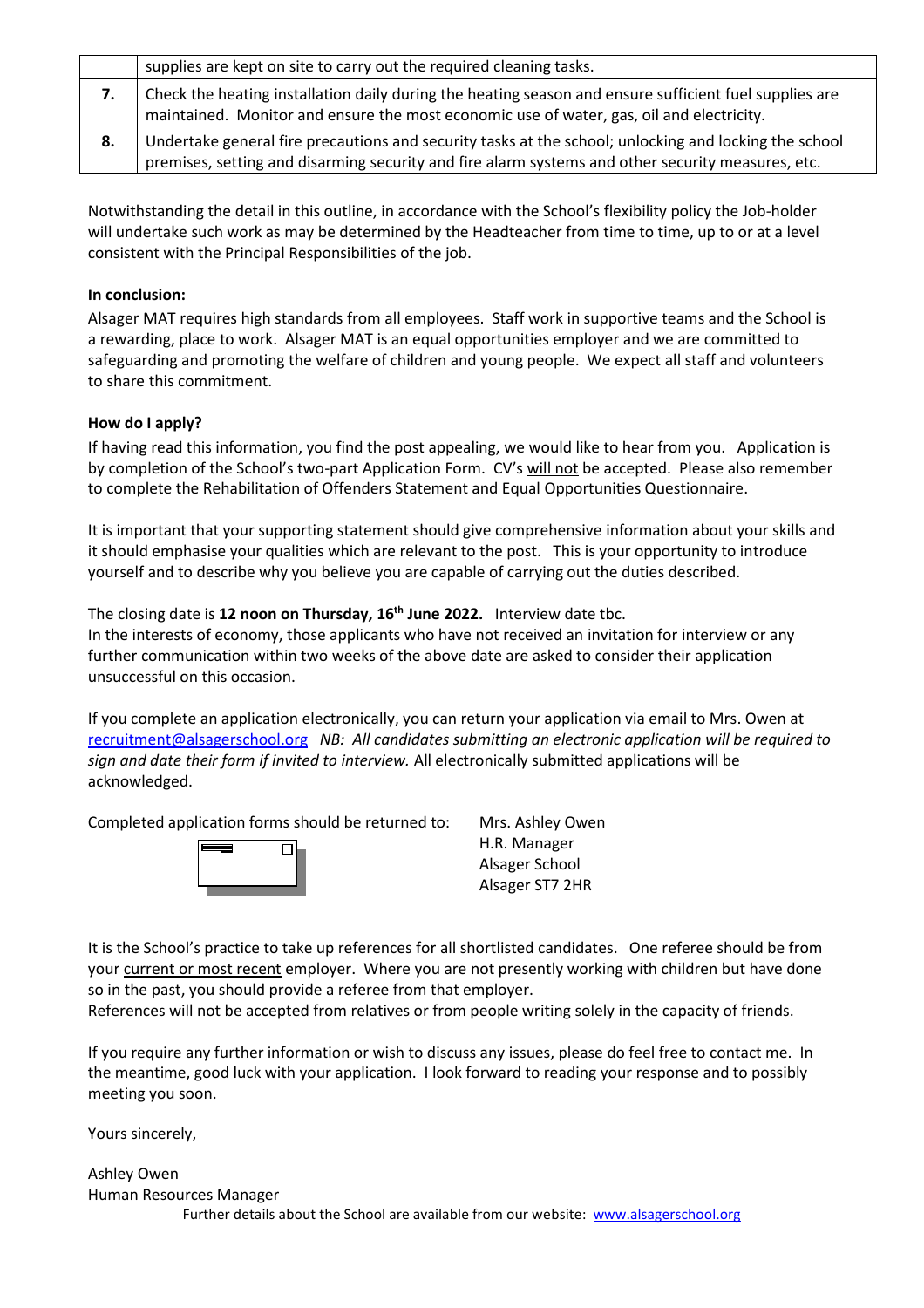

# **Job Title: Caretaker / Cleaning Supervisor**

| <b>CRITERIA</b>             | <b>ESSENTIAL</b>                                                                                                                                                                                                                                                                                                                                                                                                                                                                                                                | <b>DESIRABLE</b>                                                                                                                             |
|-----------------------------|---------------------------------------------------------------------------------------------------------------------------------------------------------------------------------------------------------------------------------------------------------------------------------------------------------------------------------------------------------------------------------------------------------------------------------------------------------------------------------------------------------------------------------|----------------------------------------------------------------------------------------------------------------------------------------------|
| <b>Qualifications</b>       | Ability to read and write and carry out basic<br>calculations in order to read instructions, write<br>messages and dilute chemicals.<br>Basic English and Maths knowledge                                                                                                                                                                                                                                                                                                                                                       |                                                                                                                                              |
| <b>Experience</b>           | Working with minimum supervision                                                                                                                                                                                                                                                                                                                                                                                                                                                                                                | Previous domestic/industrial<br>cleaning experience.<br>Previous experience in a<br>supervisory capacity                                     |
| Knowledge&<br><b>Skills</b> | Knowledge of:<br>cleaning techniques,<br>cleaning materials,<br>٠<br>electrical cleaning equipment<br>in order to clean interior of buildings to<br>required standards, use/store materials<br>and equipment safely.<br>Able to lift and carry tools and other equipment<br>and to store them safely.<br>Ability to work on own and prioritise own<br>workload.<br>Good, effective communication and<br>interpersonal skills.<br>Commitment to team working.<br>Commitment to safeguard and promote the<br>welfare of children. | Working knowledge of Health &<br>Safety, COSHH and Safer<br>Handling Guidelines and<br>Council/School procedures.<br><b>Risk Assessments</b> |
| Other<br>requirements       | Flexible approach to working arrangements in<br>line with the duties of the post/ planning and<br>scheduling of work<br>To supervise on a day to day basis a group of<br>staff, allocate their work, deal with immediate<br>problems<br>To maintain good, co-operative working<br>relationships and ensure job gets done<br>To have a full driving licence, business insurance<br>and the use of your own vehicle.                                                                                                              |                                                                                                                                              |

SFr/May 2022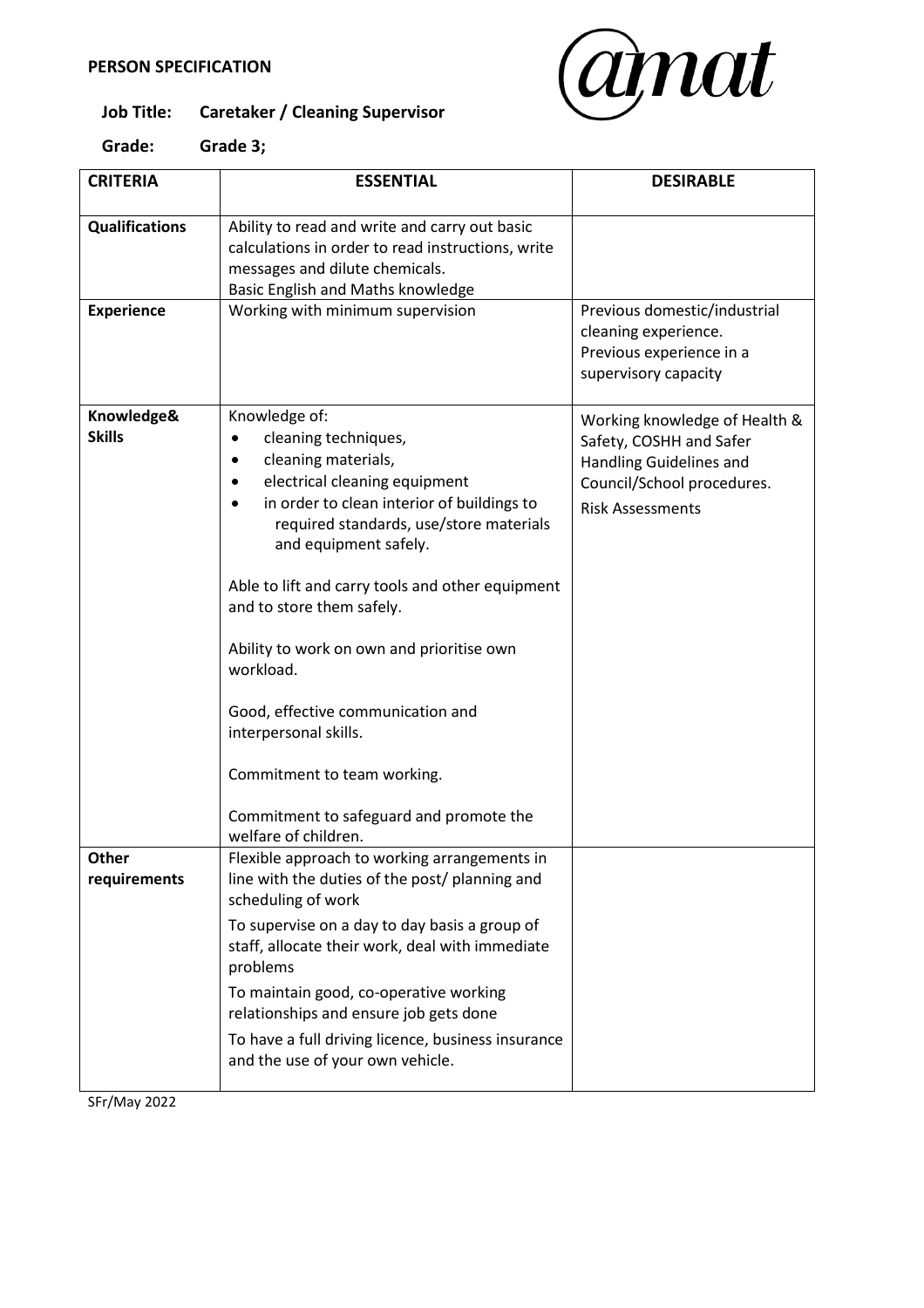## **TERMS & CONDITIONS OF SERVICE (NJC)**

#### Negotiating Body

The appointment is subject to the Scheme of Conditions of Service of the National Joint Council for Local Government Services.

#### Hours of Work

The standard working week for full time employees is 37 hours worked over five days.

Salary is paid in arrears on the 15th day of each month, unless that falls at a weekend or Bank Holiday, in which case it will be paid on the first banking day thereafter. Payment will only be made in respect of hours worked and will be paid by credit transfer directly into a Bank/Building Society account.

Alsager Multi Academy Trust's payslips are electronic and you will need to register on a portal. Details of how to access this site will be issued to your personal email address by our payroll provider when you take up your post.

#### Leave Entitlement

Paid statutory leave as lieu payments in accordance with the Working Time Regulations. Any statutory leave taken in excess of your entitlement to the date of leaving will be repaid through an appropriate deduction from pay.

#### Medical approval

An offer of appointment is subject to the successful candidate submitting an acceptable statement of medical history and present state of health, and, if required by the Medical Adviser, undergoing a medical examination.

#### Notice to Terminate

This appointment is subject to one month's notice by the employee. The Trust's notice varies according to the employee's length of service.

#### Pension Arrangements

The person appointed will have the opportunity to become a member of the Cheshire Pensions Scheme.

#### Sickness Leave & Pay

No entitlement to occupational sickness allowance.

#### No Smoking

Governors have approved a "No Smoking" policy for the Trust. Employees joining the Trust do so in the knowledge that they will be required to comply with these arrangements. They will be entitled to avail themselves of medical advice on cessation planning from the Occupational Health Unit.

#### Relatives within the Trust

Applicants must disclose on their application form details of any relative who is an employee of AMAT. If applicants do not give details of a relationship they are liable to be disqualified for the job or if appointed, liable to be dismissed. This will also be the case if the applicant or someone else uses improper influence to attempt to get them the job (but this does not prevent an employee of the Trust giving a written reference about the applicant).

#### Equal Opportunities Policy

AMAT is committed to the promotion of equality of opportunity and the elimination of discrimination; all applicants should note that they will be considered on the basis of suitability regardless of disability, gender, race, religion, age, sexual orientation and marital status or any other discrimination which is unfair or unreasonable.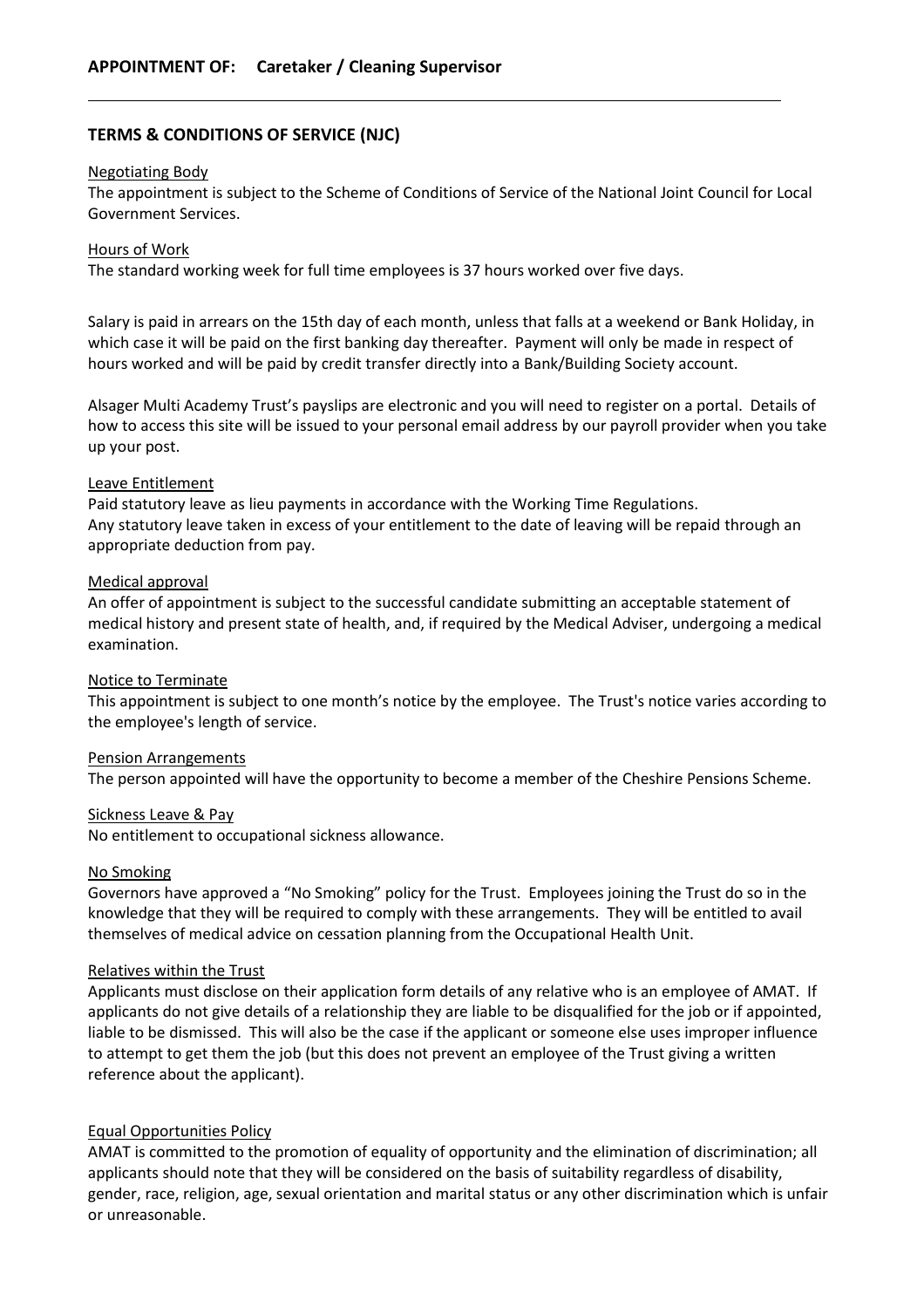## Asylum and Immigration Act

All successful applicants will be asked to confirm, in advance of taking up the appointment, that they are eligible to work in the United Kingdom. In order to establish this the successful applicant will be asked to provide documentation showing their National Insurance Number or provide copies of Tax Forms P45 or P60, or if this is not possible, other evidence of your entitlement to work.

#### Standards of Conduct

AMAT's Code of Conduct, and associated guidance, sets out the standards which are expected of employees.

Any attempt by a candidate to influence the selection process improperly will result in disqualification and, if appointed, may render the employee liable to dismissal without notice.

### Safeguarding Children

AMAT is committed to safeguarding and promoting the welfare of children and young people and expects all staff and volunteers to share this commitment.

### Employing people with a criminal record

AMAT aims, as part of its approach to Valuing Diversity, to promote equality of opportunity for all and has an open-minded recruitment policy in relation to employing people with past convictions. At the same time children must be protected and a safe working environment provided for all employees.

The Rehabilitation of Offenders Act allows for a person who has been convicted of a criminal offence involving a sentence of not more than 2½ years imprisonment and who has since lived trouble free for a specified period of time (related to the severity of the offence) to be treated as if the offence, conviction or sentence had never occurred. This is known as a spent conviction.\*

However, this job is one of those to which the provisions of the above Act in relation to spent convictions\*, **do not apply**. Applicants **must therefore disclose** whether they have any previous convictions\*, whether or not they are spent.

Should an applicant have a criminal conviction\*, this will be discussed in confidence at interview. However only convictions\* that are relevant to the job in question will be taken into account. Failure to disclose any conviction could lead to an application being rejected, or, if appointed, may lead later to dismissal.

Certain spent convictions\* are 'protected' and are not subject to disclosure to employers, and cannot be taken into account by a recruitment manager. Guidance and criteria on the filtering of these convictions\* can be found at the following link:

[http://www.legislation.gov.uk/uksi/2013/1198/pdfs/uksi\\_20131198\\_en.pdf](http://www.legislation.gov.uk/uksi/2013/1198/pdfs/uksi_20131198_en.pdf) \*including cautions, reprimands or warnings.

People who have convictions will be treated fairly and given every opportunity to establish their suitability for the job, all applicants will be considered on merit and ability.

Any information that you give will be kept in strict confidence and will be used only in respect of your application for the job.

#### Disclosure & Barring Service (DBS)

Successful applicants will be asked to apply for an Enhanced Criminal Record Check (Disclosure) from the Disclosure and Barring service.

A copy of the Disclosure and Barring Service Code of Practice is available on request.

Further information about the Disclosure scheme can be found at <https://www.gov.uk/government/organisations/disclosure-and-barring-service>

References